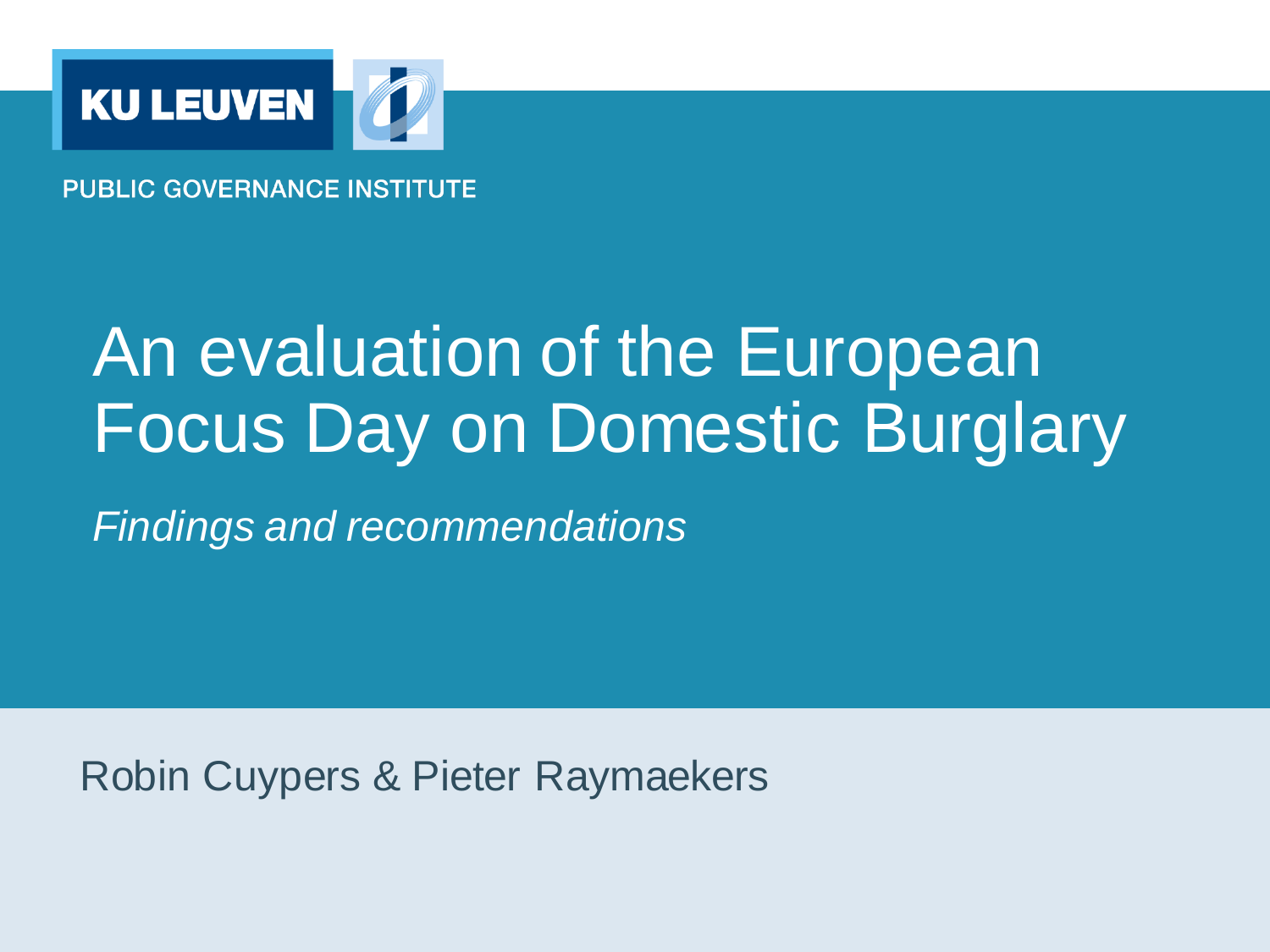### The Focus Day on Domestic Burglary

- Three Focus Days since 2019
- An EUCPN initiative
- National awareness campaigns
	- National and local initiatives
	- Local events, press releases, social media posts, …
	- Police, municipalities, security companies, media partners, airports, …

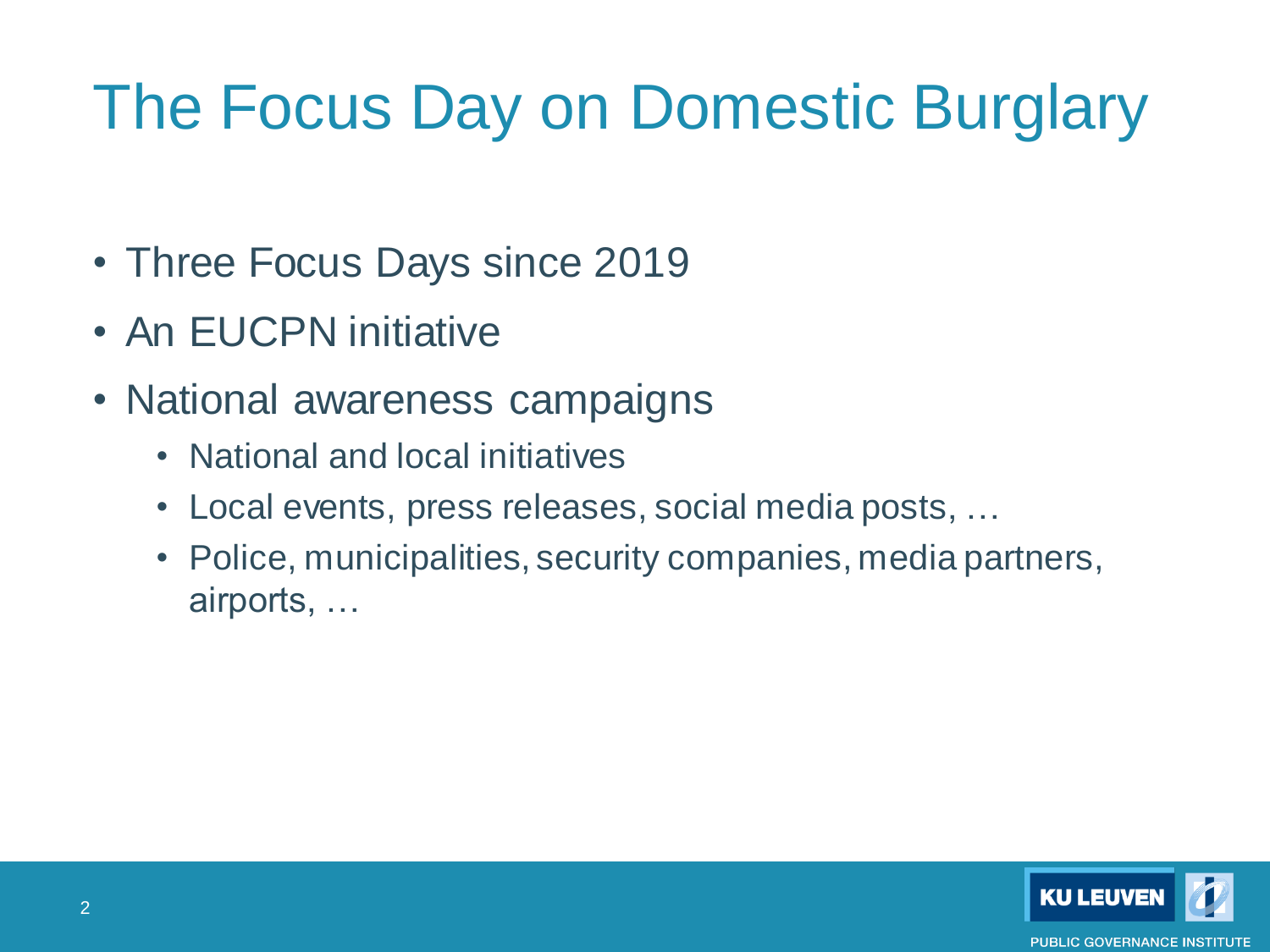# **Methodology**

- Awareness campaign literature
- Internal EUCPN documents
- Survey of Focus Day National Representatives
- Interviews with Focus Day/EUCPN National **Representatives**

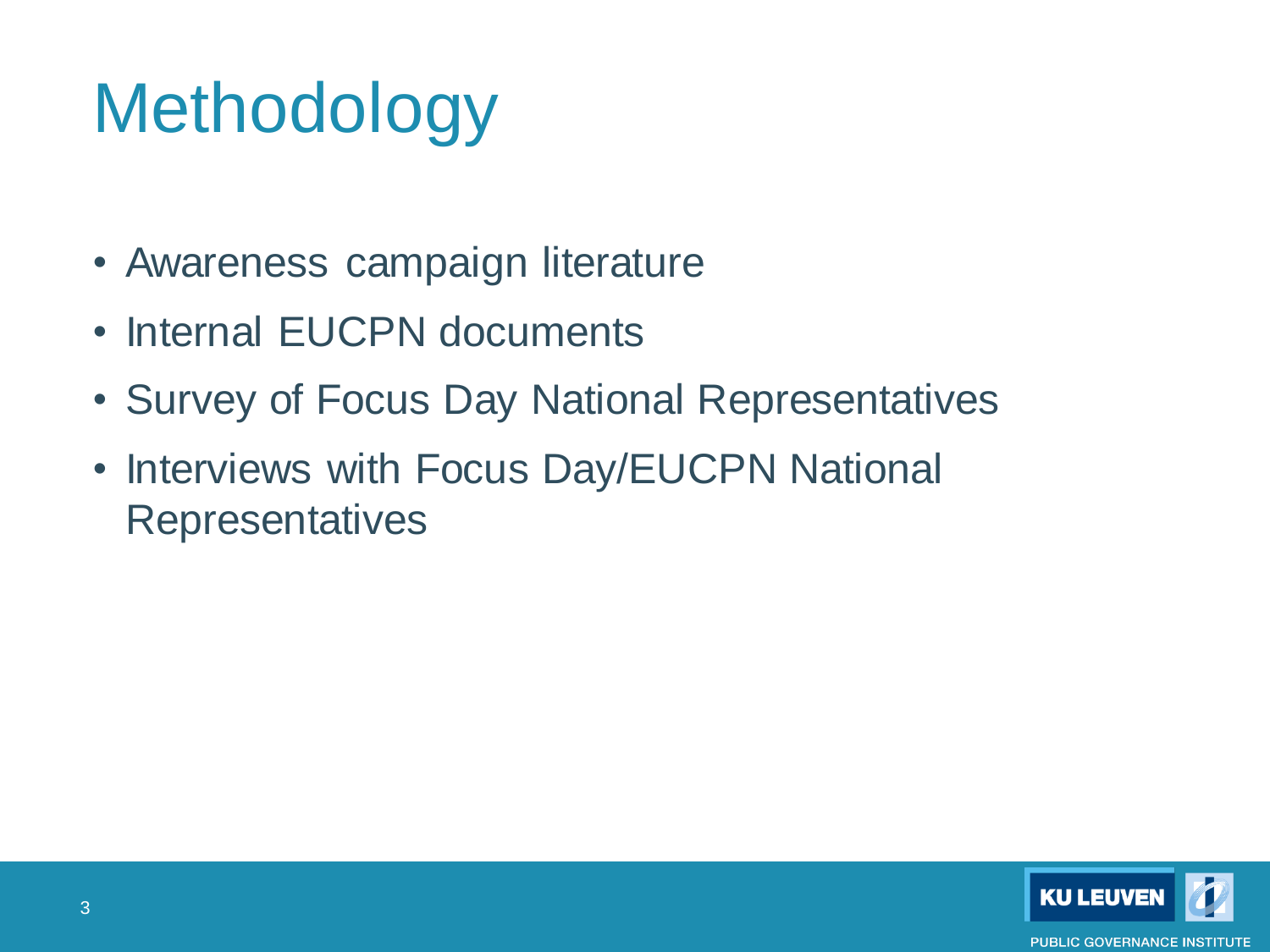## Table of contents

- 1. A logic model of the Focus Day
- 2. Some findings and recommendations
- 3. Final conclusions

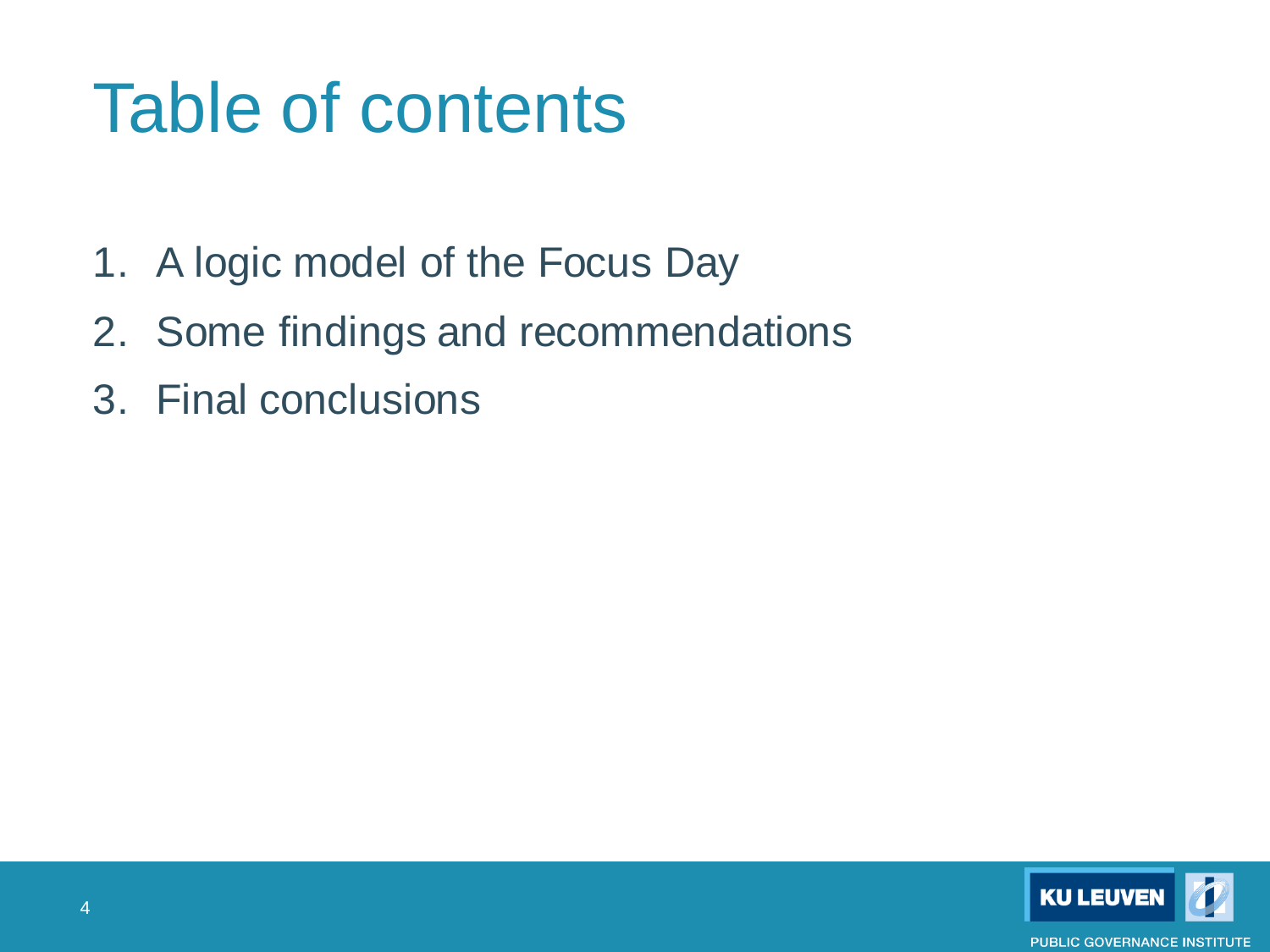# 1. A logic model of the Focus Day







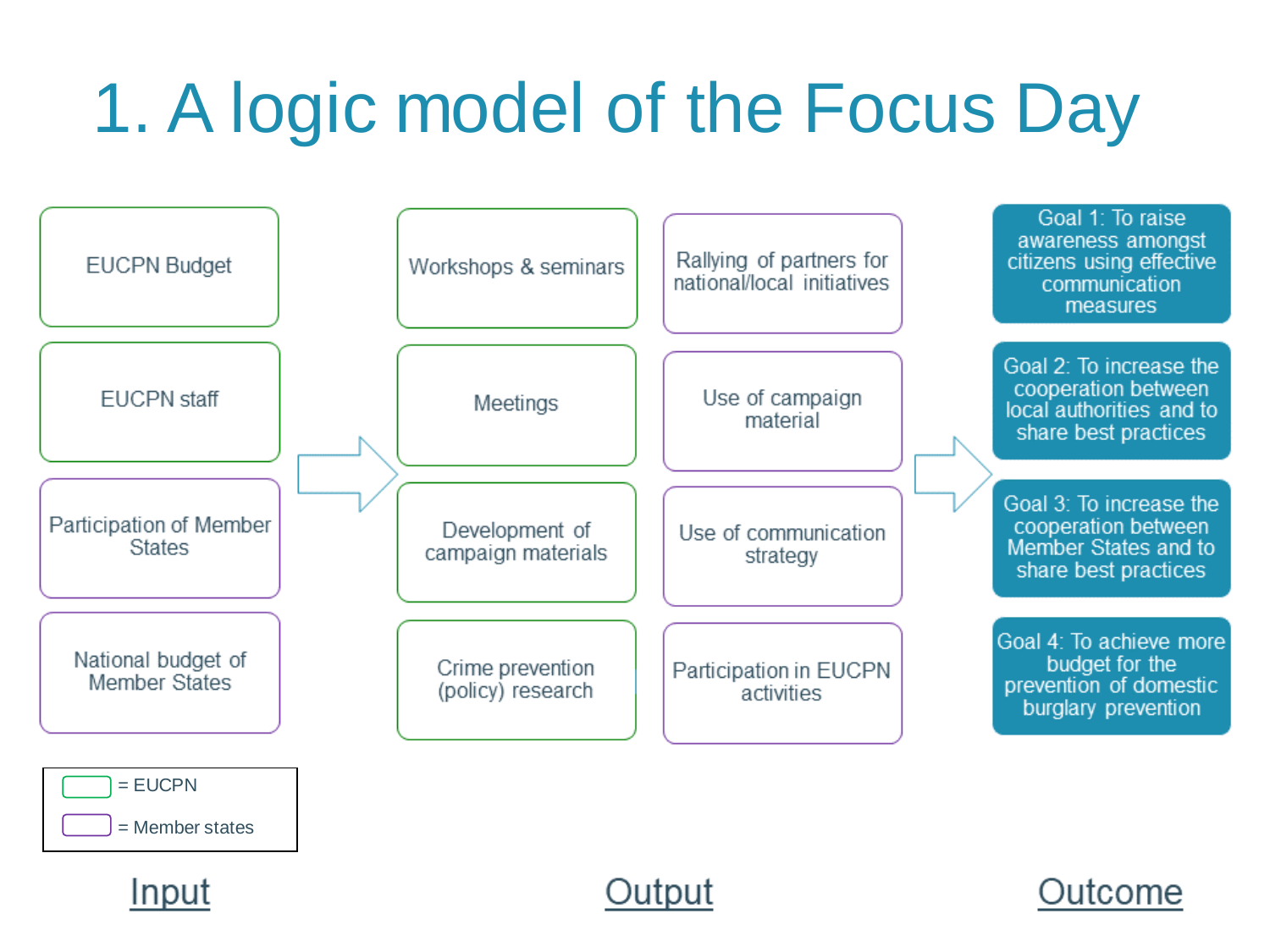- Planning of the Focus Day
	- Some room for improvement
	- Clear division of tasks and responsibilities
	- Ample support of EUCPN
	- Lack of time as primary cause



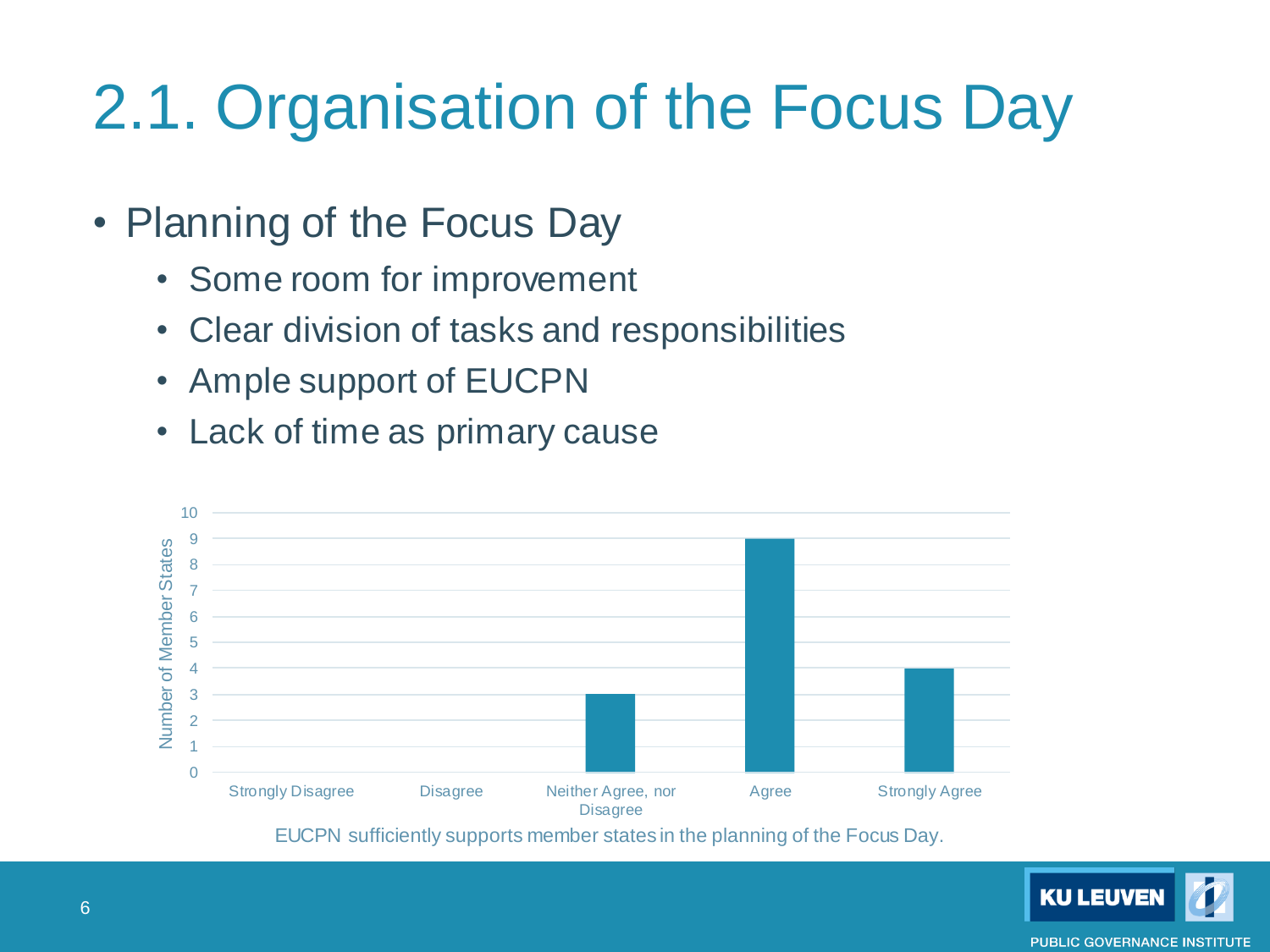- Timing of the Focus Day
	- Preference for summertime, though no consensus
		- Holiday periods
		- The amount of burglaries
		- Existing national campaigns and media interest
	- *Recommendation: timing around spring/summer, right before holiday season*

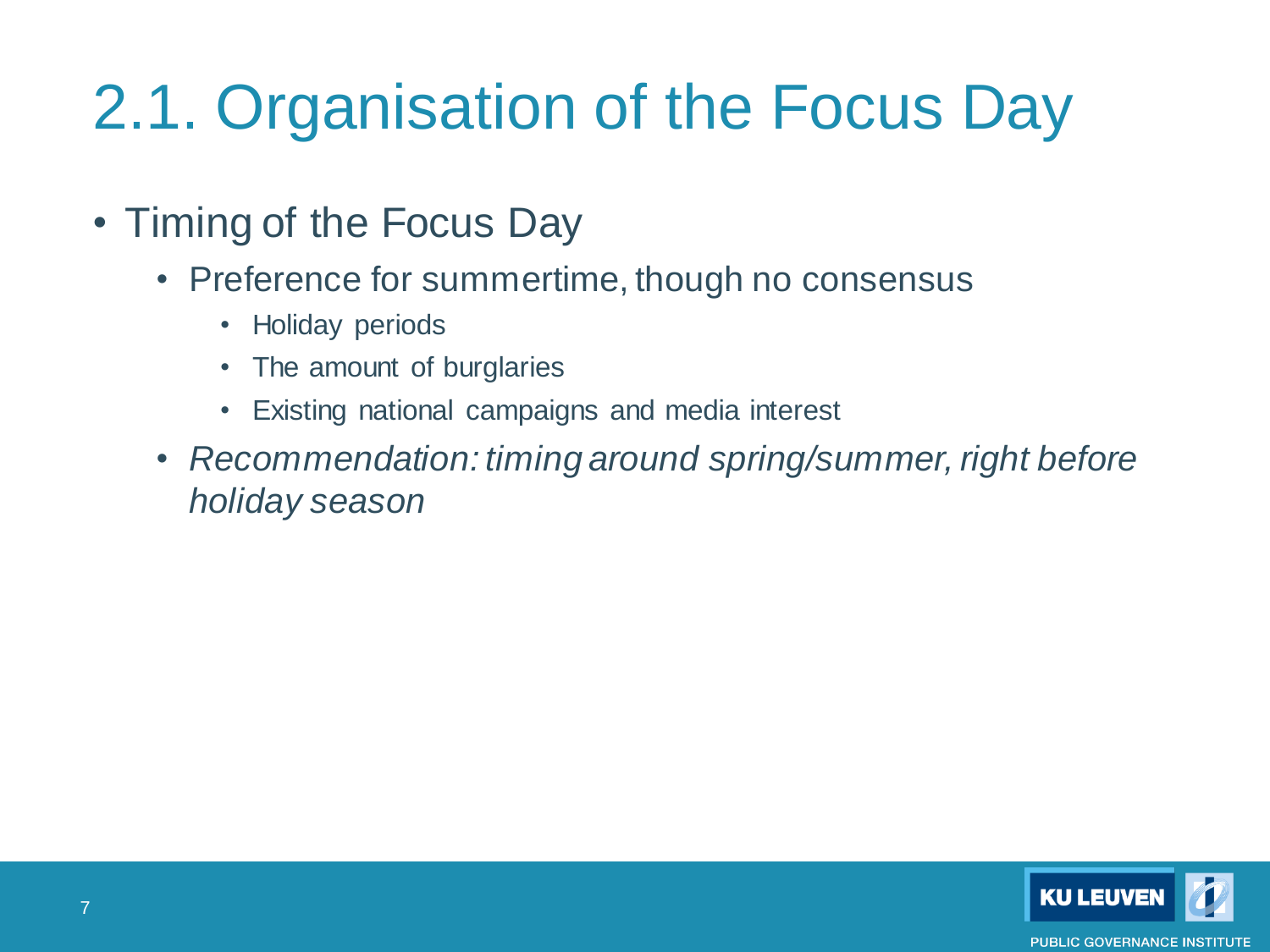- Campaign material
	- Materials in national languages are especially helpful
	- Some room for improvement
	- Ready-to-use vs. easily adaptable
	- Some demand for materials on specific issues
		- Summer houses
		- The elderly
		- $\bullet$  ……
	- *Recommendation: both ready-to-use and easily adaptable materials, in national languages*

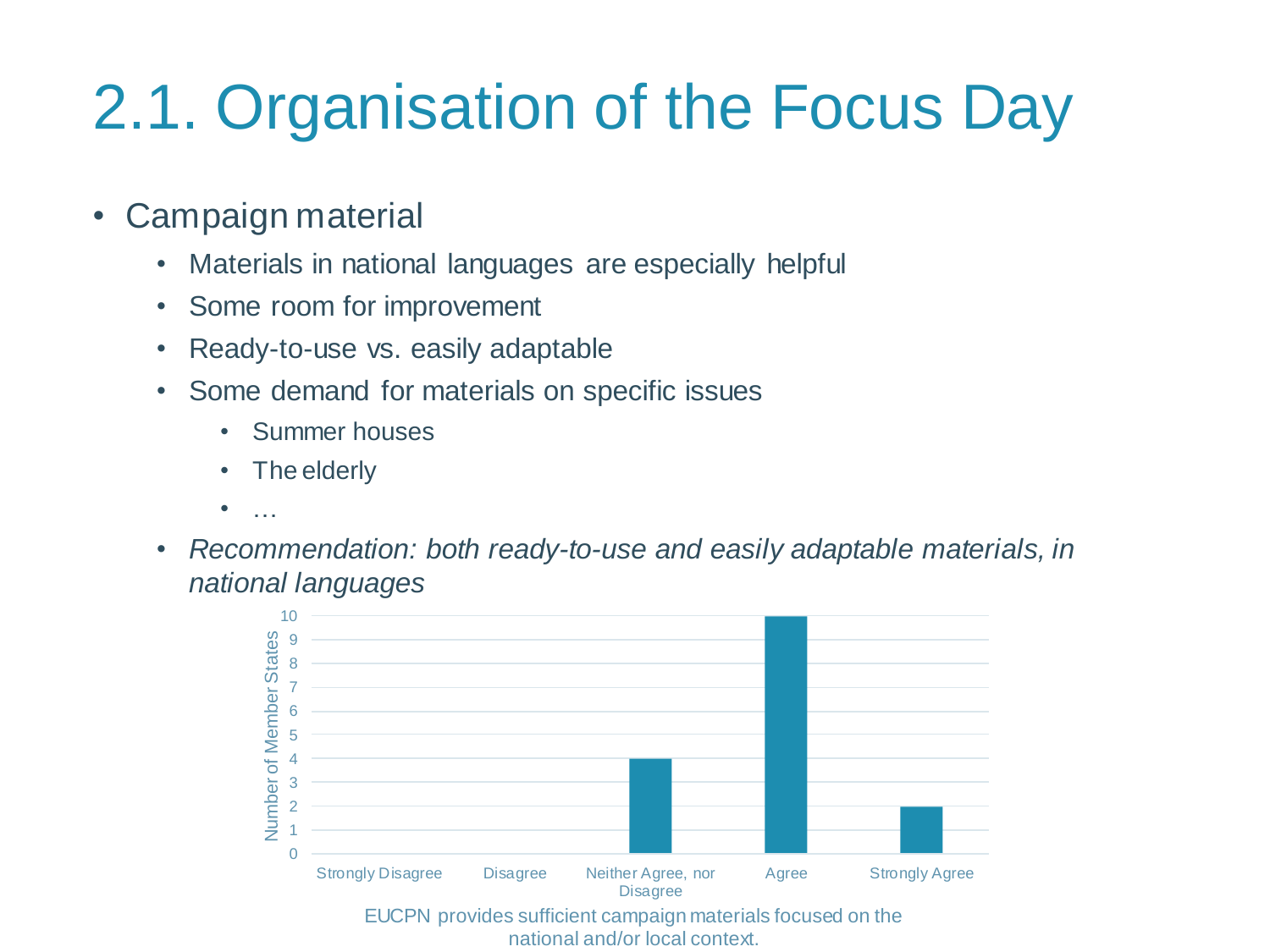- Online or physical activities
	- Impact vs. reach
	- Covid-19
	- Budget
	- *Recommendation: use both online and physical activities*



The Focus Day should focus on these activities.

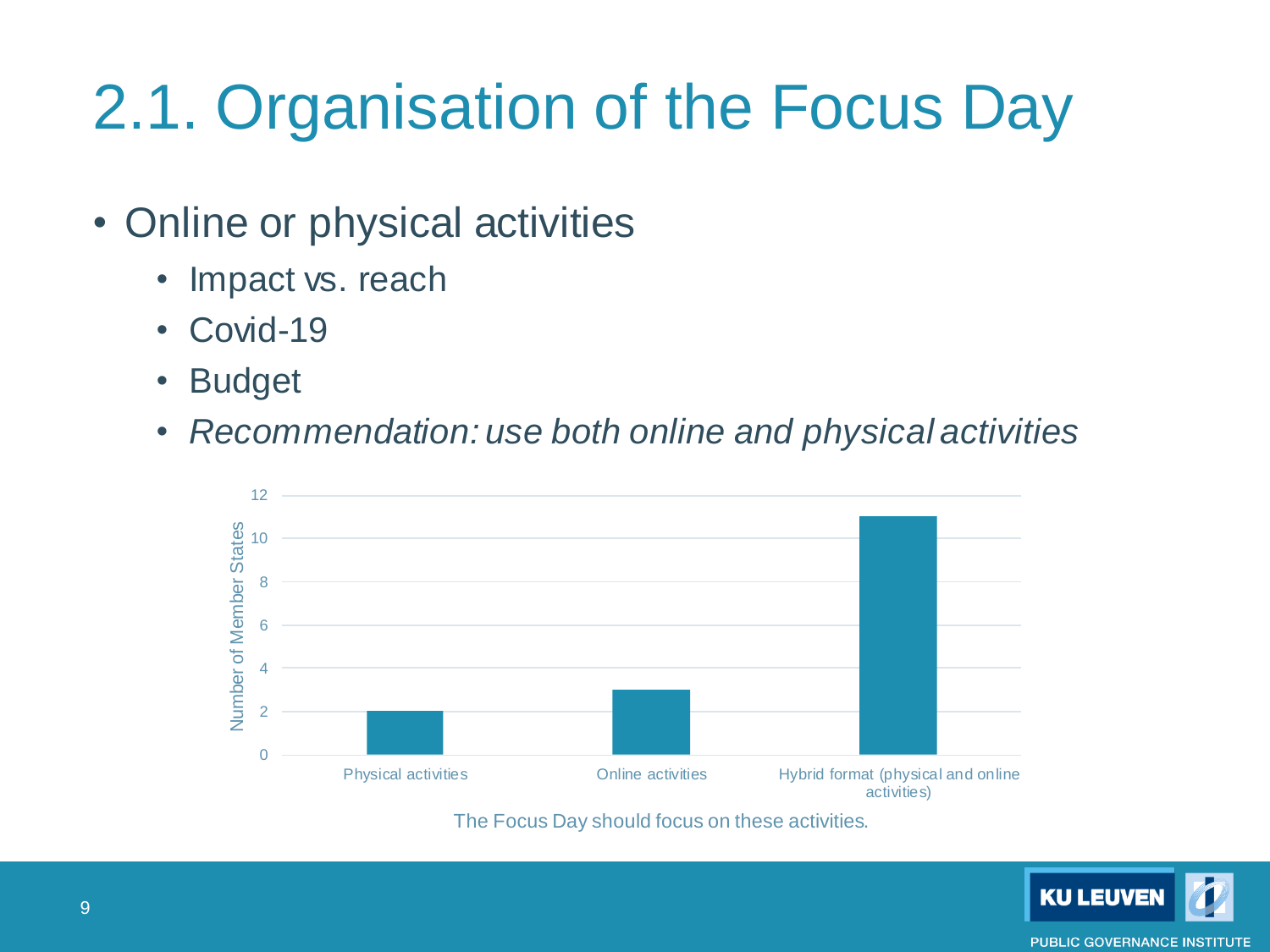#### 2.2. Goal 1: awareness raising amongst citizens

- Important elements:
	- The priority of domestic burglary
	- Organisational elements
- Lack of evaluation
- *Recommendation: evaluate the reach of the Focus Day on a national level*

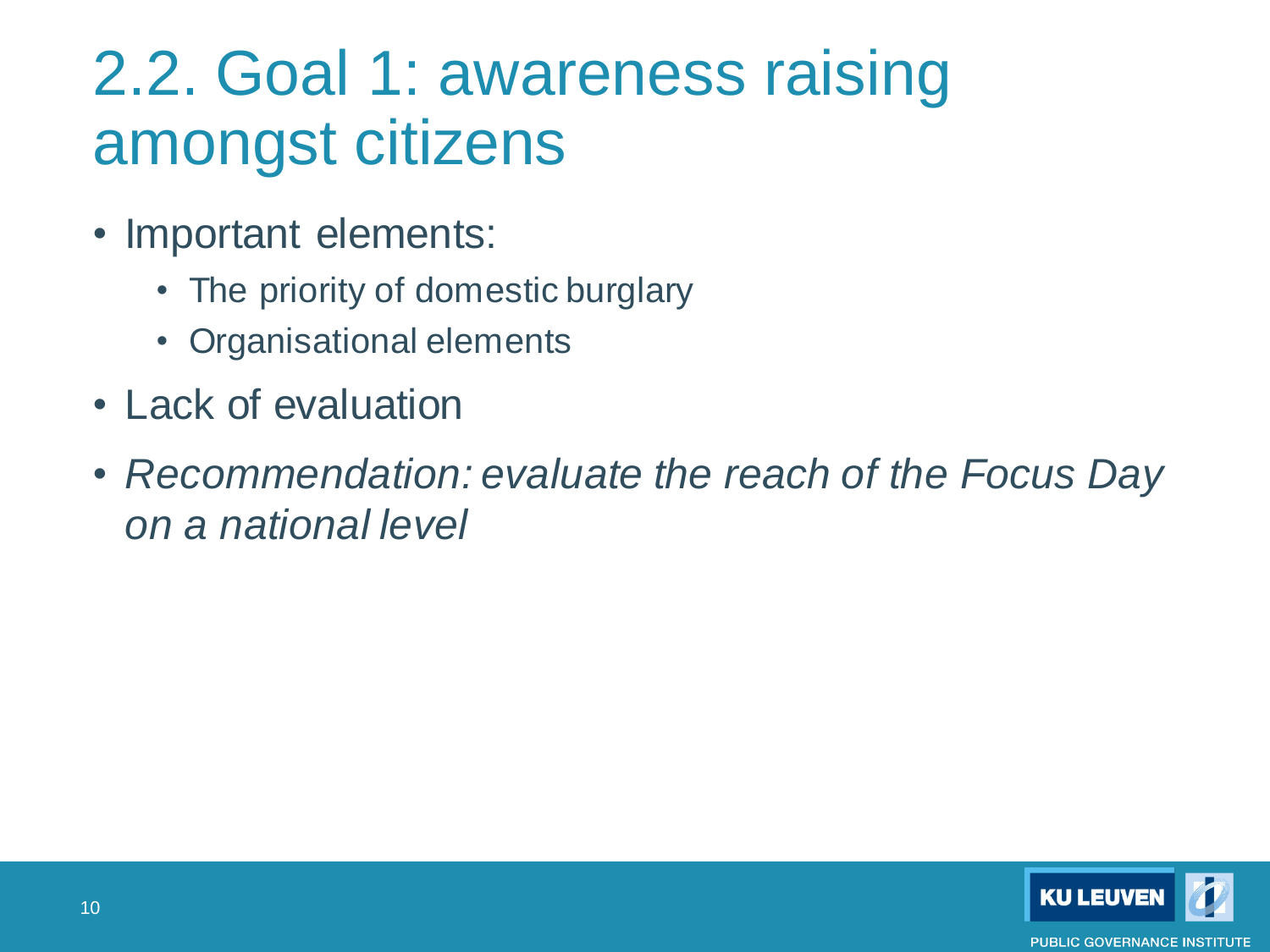#### 2.2. Goal 1: awareness raising amongst citizens

#### **The impact of the Focus Day**



■ Strongly Disagree ■ Disagree ■ Neither Agree, nor Disagree ■ Agree ■ Strongly Agree ■ I don't know

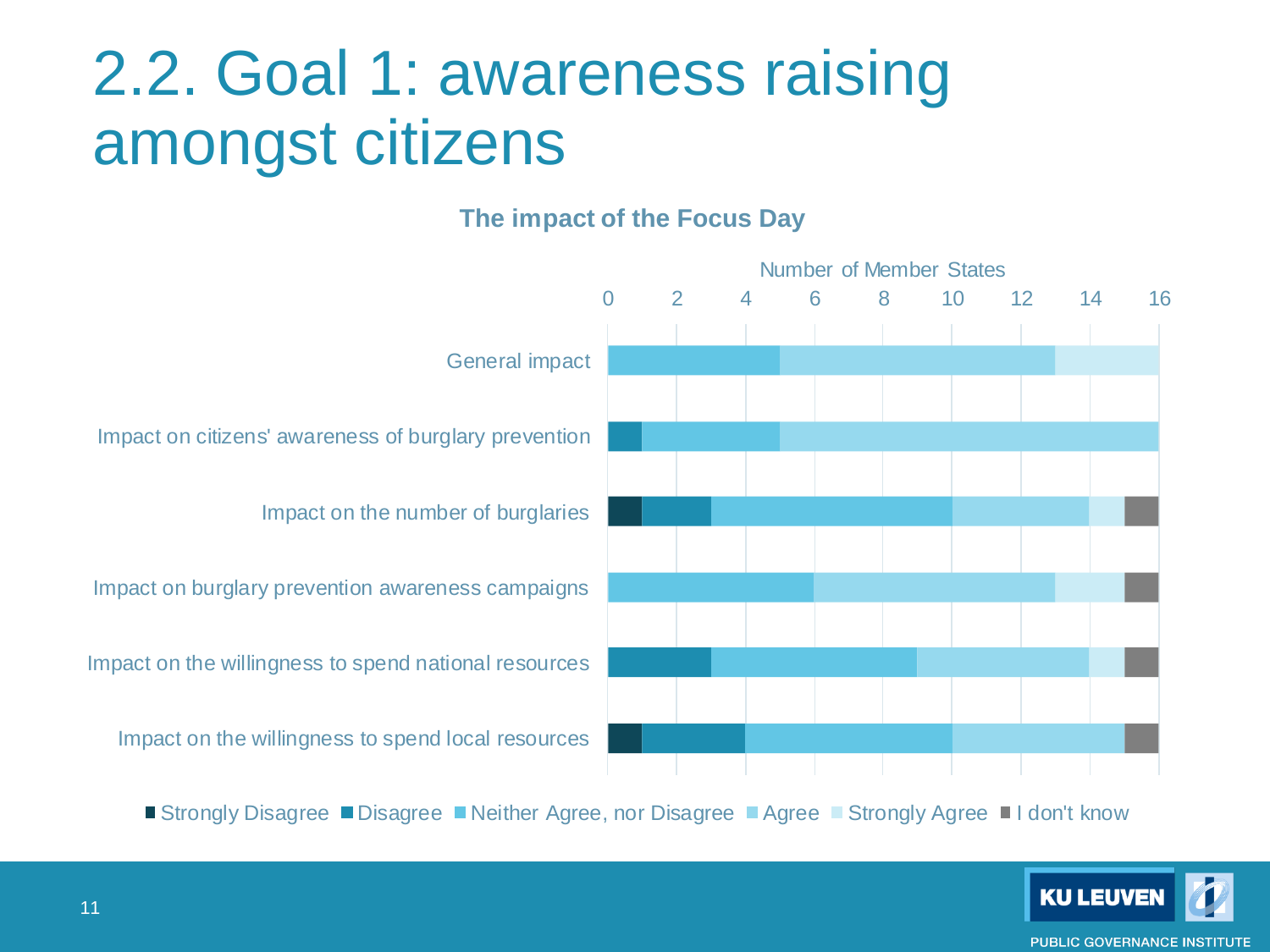#### 2.3. Goal 2: increasing cooperation between local authorities

- Involving all relevant partners
	- Lack of interest
	- *Recommendations:* 
		- *List of possible partners*
		- *International partnerships*
		- *(European) promotion*

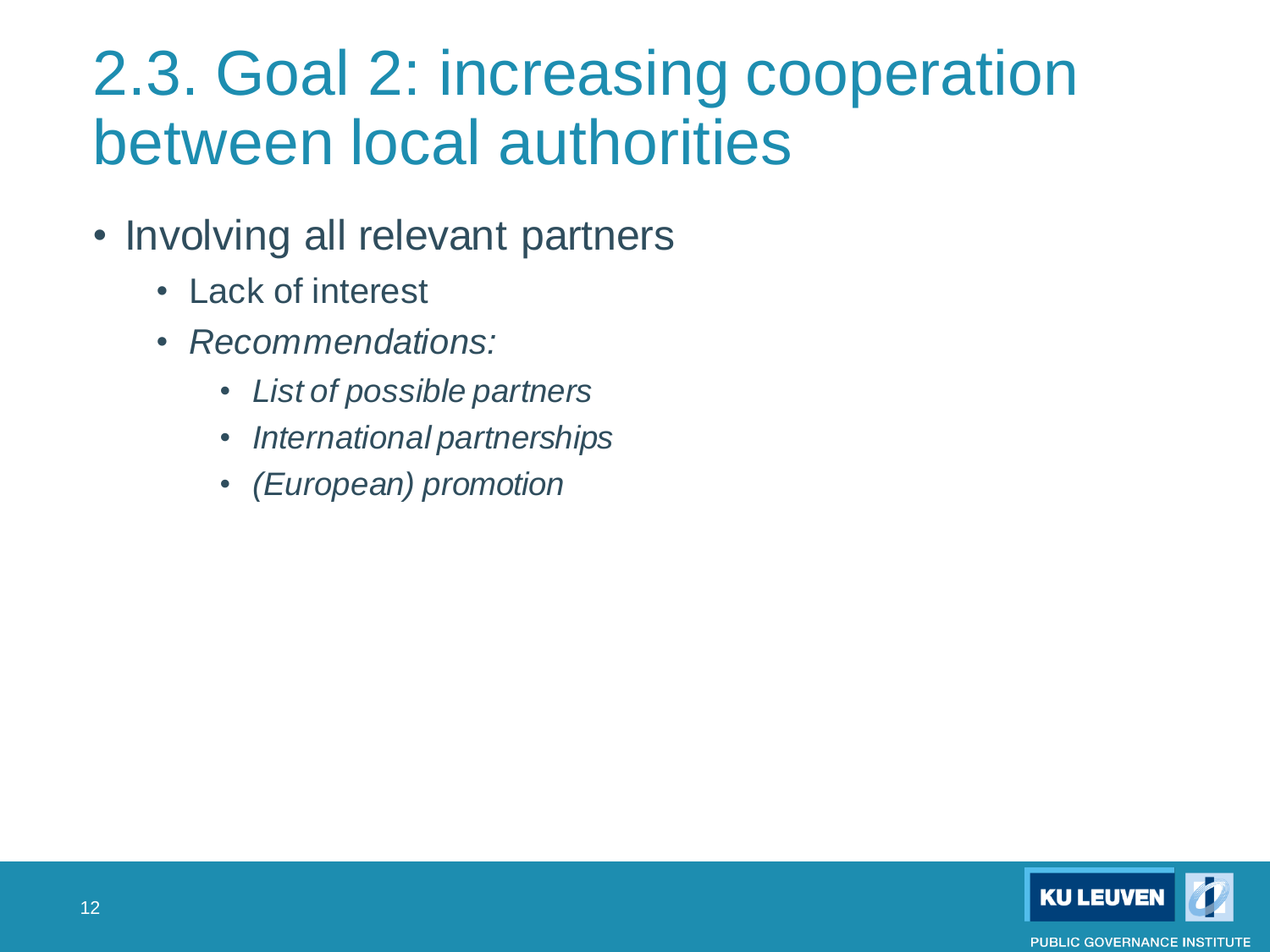#### 2.4. Goal 3: increasing cooperation between Member States

- A sharing platform
	- Sharing best practices and experiences
		- Opportunity for feedback and inspiration
		- Member State presentations
		- *Recommendation: online meeting or physical conference*
	- Sharing campaign materials
		- For general or specific issues
		- **Language barrier**
		- *Recommendation: online storage space*

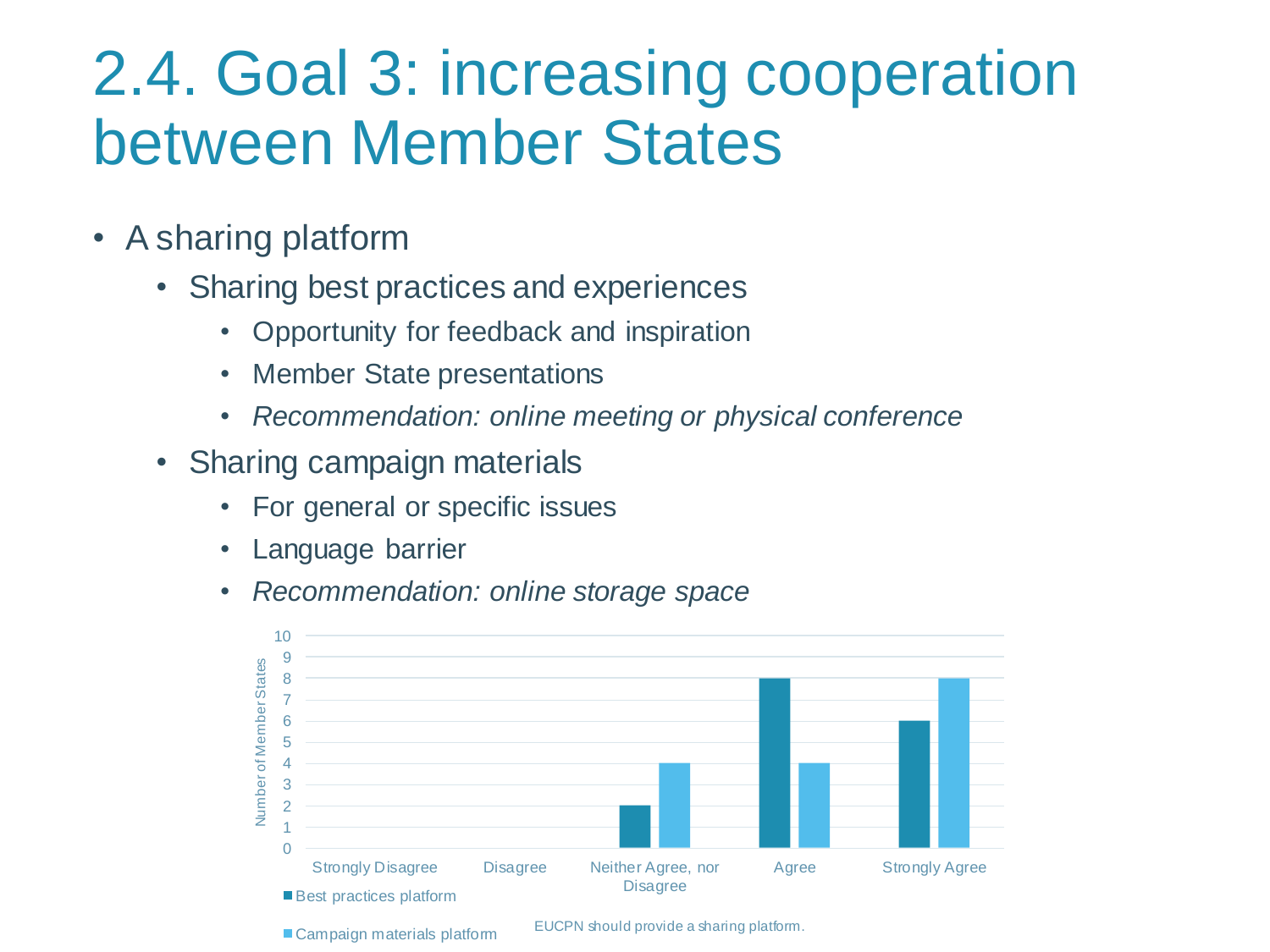#### 2.5. Goal 4: achieving more budget for domestic burglary prevention

- National budget
	- Often, though not always a necessity
	- Lack of budget in a number of Member States
- Other resources
	- Focus Day might have had an impact
- *Recommendation: (European) promotion*

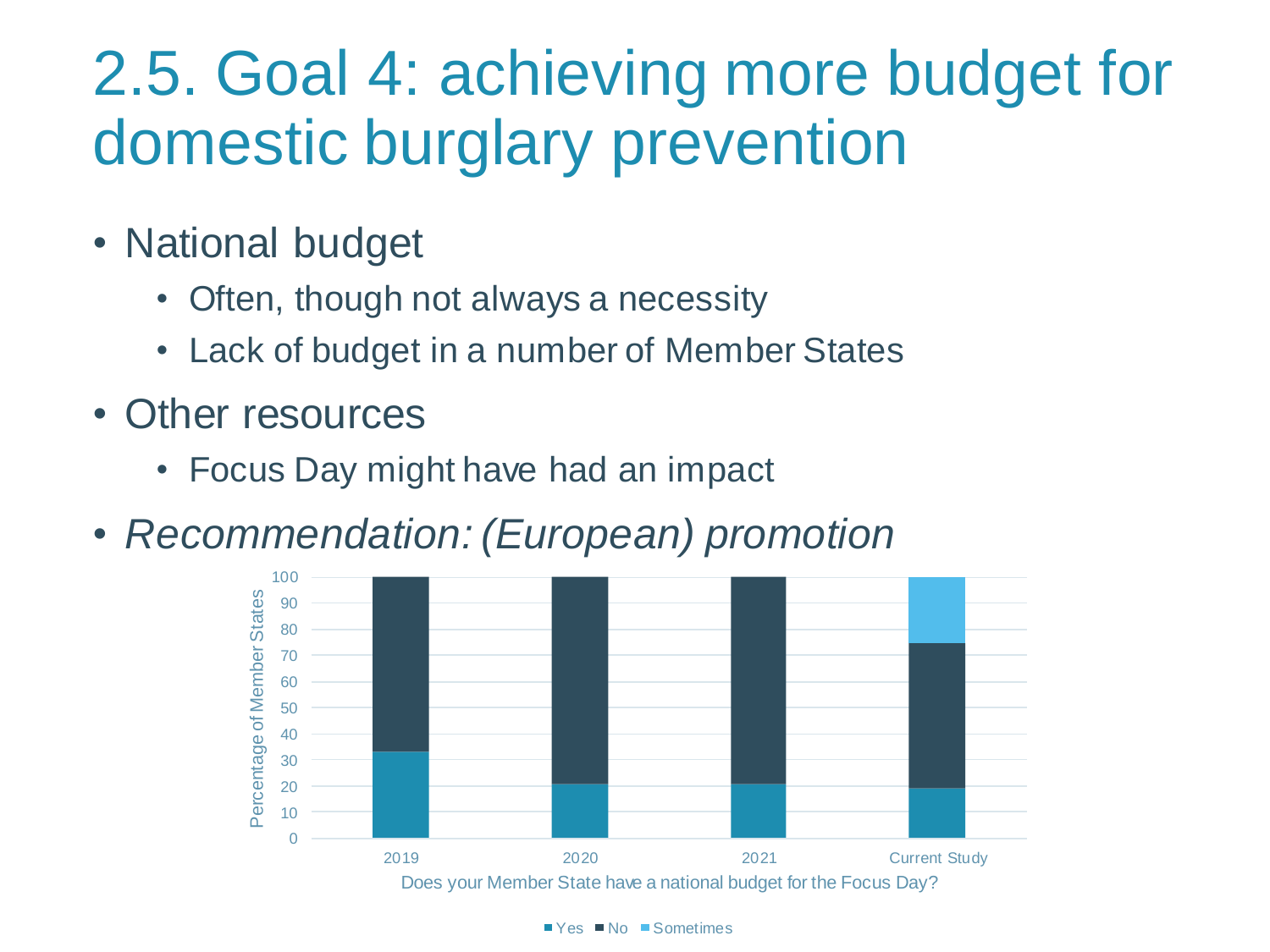#### 2.6. The reason for existence of the Focus Day



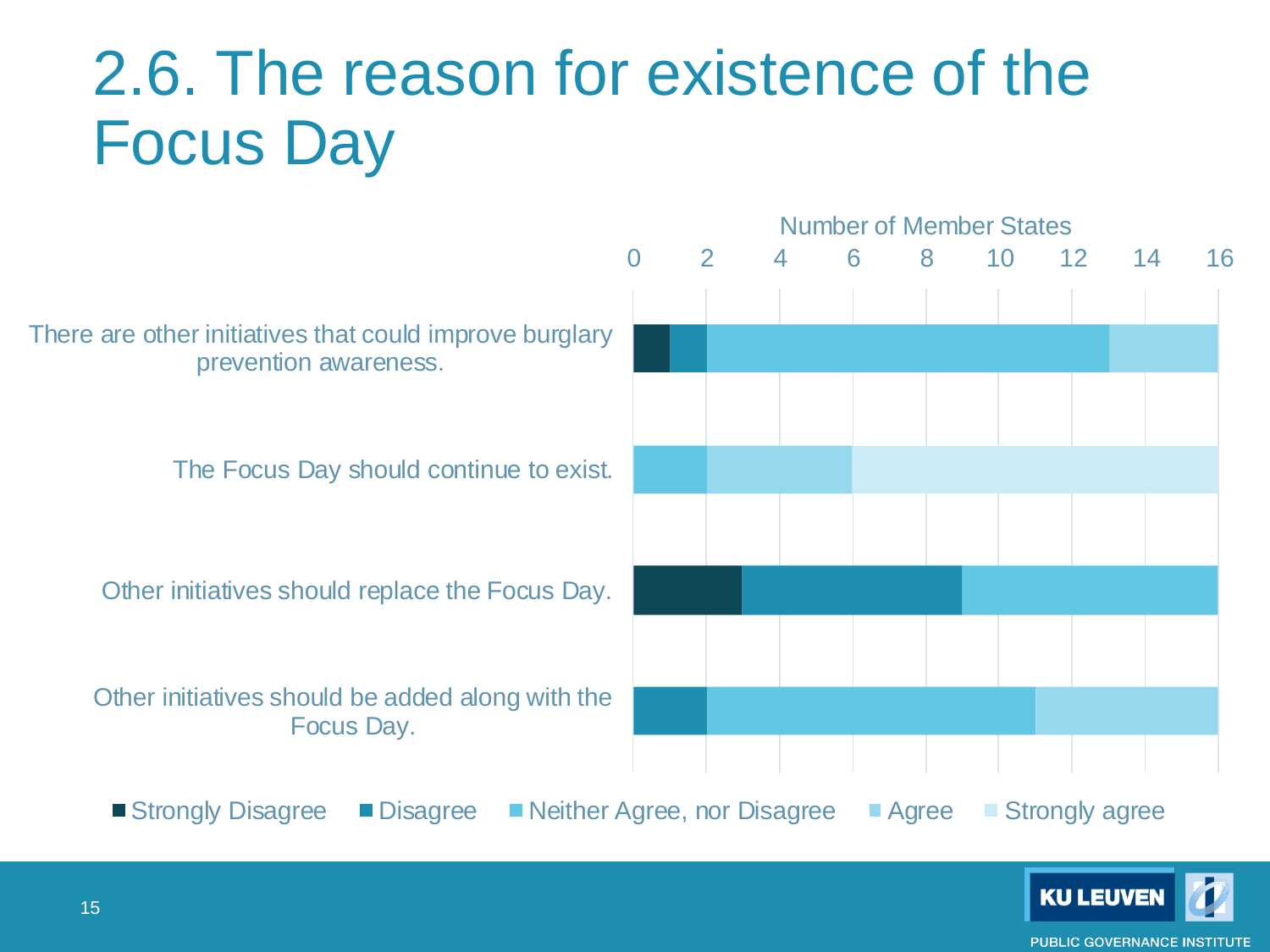#### 2.6. The reason for existence of the Focus Day

- A Focus Day for different crime prevention issues
	- Different types of burglary or theft
	- Cybercrime
	- Hate speech / hate crimes
	- Human trafficking
	- Child sexual exploitation

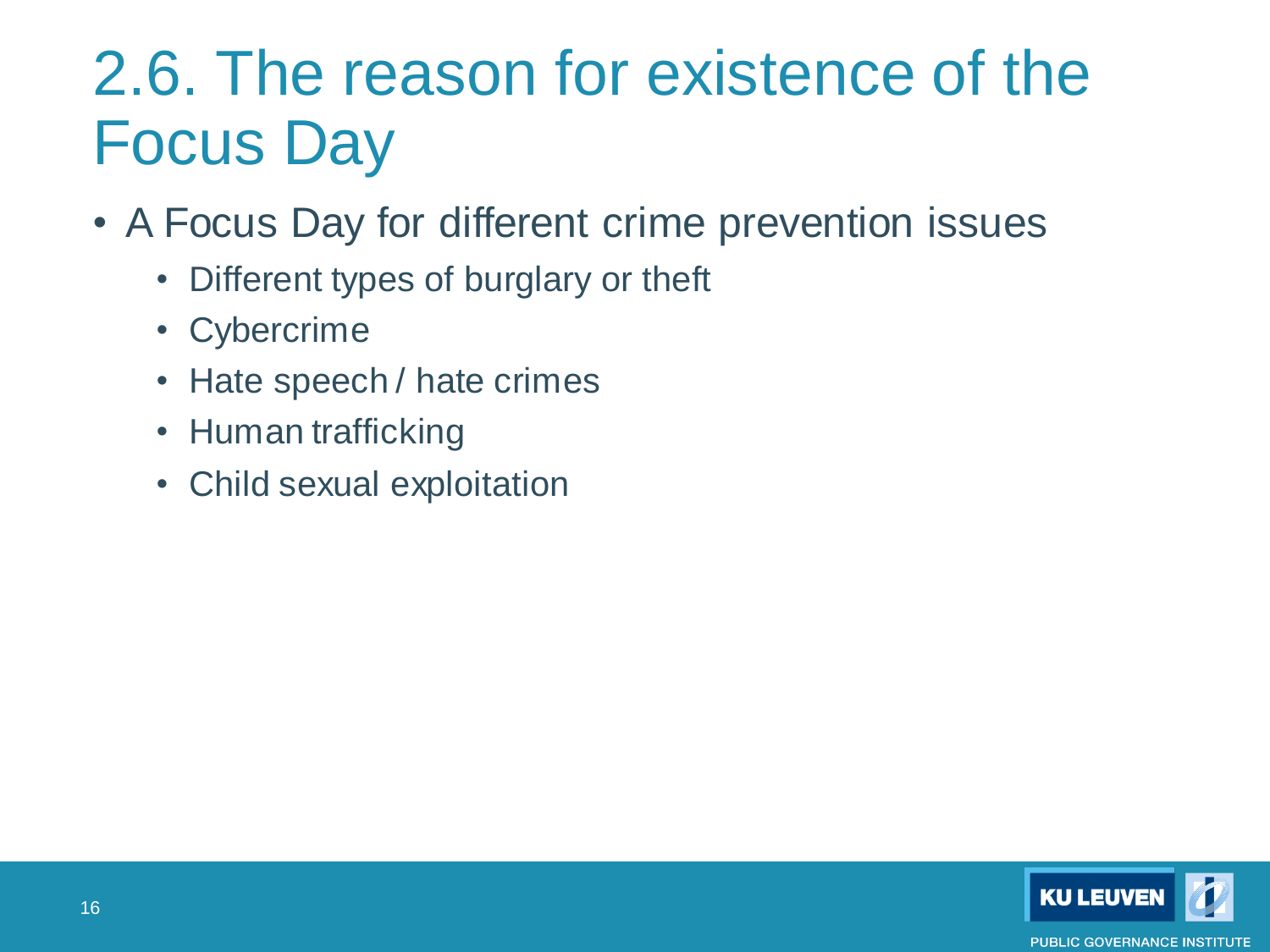# 3. Final conclusions

- The Focus Day should remain to exist
- Timing, budget and a lack of interest are the primary hindrances
- Member States want a sharing platform for best practices and campaign materials
- An indication of its reach in the Member States can improve effectiveness and might convince other Member States